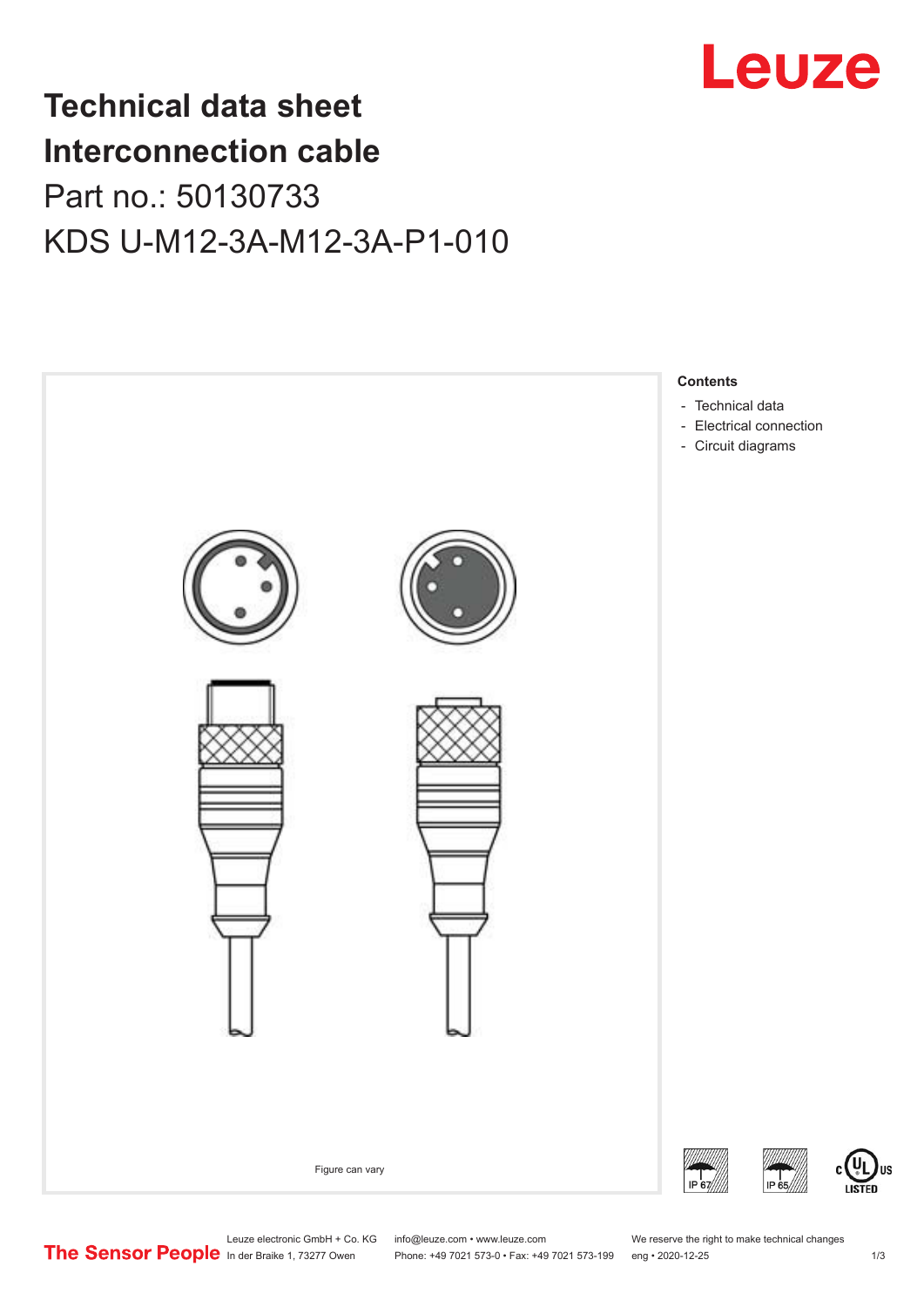### <span id="page-1-0"></span>**Technical data**

#### **Connection**

| <b>Connection 1</b>                             |                                                                                                                                                                                                                                |
|-------------------------------------------------|--------------------------------------------------------------------------------------------------------------------------------------------------------------------------------------------------------------------------------|
| <b>Type of connection</b>                       | Connector                                                                                                                                                                                                                      |
| <b>Thread size</b>                              | M12                                                                                                                                                                                                                            |
| <b>Type</b>                                     | Female                                                                                                                                                                                                                         |
| No. of pins                                     | 3-pin                                                                                                                                                                                                                          |
| <b>Encoding</b>                                 | A-coded                                                                                                                                                                                                                        |
| Version                                         | Axial                                                                                                                                                                                                                          |
|                                                 |                                                                                                                                                                                                                                |
| <b>Connection 2</b>                             |                                                                                                                                                                                                                                |
| <b>Type of connection</b>                       | Connector                                                                                                                                                                                                                      |
| <b>Thread size</b>                              | M <sub>12</sub>                                                                                                                                                                                                                |
| <b>Type</b>                                     | Male                                                                                                                                                                                                                           |
| No. of pins                                     | $3$ -pin                                                                                                                                                                                                                       |
| Encoding                                        | A-coded                                                                                                                                                                                                                        |
| Version                                         | Axial                                                                                                                                                                                                                          |
|                                                 |                                                                                                                                                                                                                                |
| Cable properties<br><b>Number of conductors</b> |                                                                                                                                                                                                                                |
| Wire cross section                              | 3 Piece(s)<br>$0.34 \, \text{mm}^2$                                                                                                                                                                                            |
|                                                 |                                                                                                                                                                                                                                |
| <b>AWG</b>                                      | 22                                                                                                                                                                                                                             |
| Sheathing color                                 | <b>Black</b>                                                                                                                                                                                                                   |
| <b>Shielded</b>                                 | <b>No</b>                                                                                                                                                                                                                      |
| Silicone-free                                   | Yes                                                                                                                                                                                                                            |
| Cable design                                    | Interconnection cable                                                                                                                                                                                                          |
| Cable diameter (external)                       | $4.3 \text{ mm}$                                                                                                                                                                                                               |
| Cable length                                    | 1,000 mm                                                                                                                                                                                                                       |
| <b>Sheathing material</b>                       | <b>PUR</b>                                                                                                                                                                                                                     |
| Wire insulation                                 | <b>PUR</b>                                                                                                                                                                                                                     |
| <b>Traverse rate</b>                            | Max. 3.3 m/s with horiz. traverse path of<br>5m and and max, acceleration of 5m/s <sup>2</sup>                                                                                                                                 |
| Suitability for drag chains                     | Yes                                                                                                                                                                                                                            |
| Properties of the outer sheathing               | Free of CFC, cadmium, silicone, halogen<br>and lead, matt, low-adhesion, abrasion-<br>resistant, easily machine-processable                                                                                                    |
| Resistance of the outer sheathing               | Hydrolysis and microbe resistant, good<br>oil, gasoline and chemical resistance in<br>accordance with VDE 0472 part 803 test<br>B, flame retardant in accordance with UL<br>1581 VW1 / CSA FT1 / IEC 60332-1,<br>IEC 60332-2-2 |
| <b>Torsion suitability</b>                      | ±180° / m (max. 2 mio. cycles with 35<br>cycles / min)                                                                                                                                                                         |

#### **Mechanical data**

| <b>Width across flats</b>                                       | $13 \text{ mm}$          |
|-----------------------------------------------------------------|--------------------------|
| Net weight                                                      | 51 <sub>a</sub>          |
| <b>Bending cycles</b>                                           | 5,000,000 Piece(s)       |
| Bending radius, flexible laying, min.                           | Min. 10 x cable diameter |
| Bending radius, stationary laying, min. Min. 5 x cable diameter |                          |

**Leuze** 

#### **Environmental data**

| Ambient temperature, operation,                   | -25  80 °C |
|---------------------------------------------------|------------|
| flexible use                                      |            |
| Ambient temperature, operation,<br>stationary use | $-4080 °C$ |
|                                                   |            |

### **Certifications**

| Degree of protection  | IP 65   |
|-----------------------|---------|
|                       | IP 67   |
| <b>Certifications</b> | c UL US |

#### **Classification**

| <b>Customs tariff number</b> | 85444290 |
|------------------------------|----------|
| eCl@ss 5.1.4                 | 27279201 |
| $eC/\omega$ ss 8.0           | 27279218 |
| eCl@ss 9.0                   | 27060311 |
| eCl@ss 10.0                  | 27060311 |
| eCl@ss 11.0                  | 27060311 |
| <b>ETIM 5.0</b>              | EC001855 |
| <b>ETIM 6.0</b>              | EC001855 |
| <b>ETIM 7.0</b>              | EC001855 |

### **Electrical connection**

### **Connection 1**

| Type of connection | Connector       |
|--------------------|-----------------|
| <b>Thread size</b> | M <sub>12</sub> |
| Type               | Female          |
| No. of pins        | $3 - pin$       |
| Encoding           | A-coded         |
| Version            | Axial           |